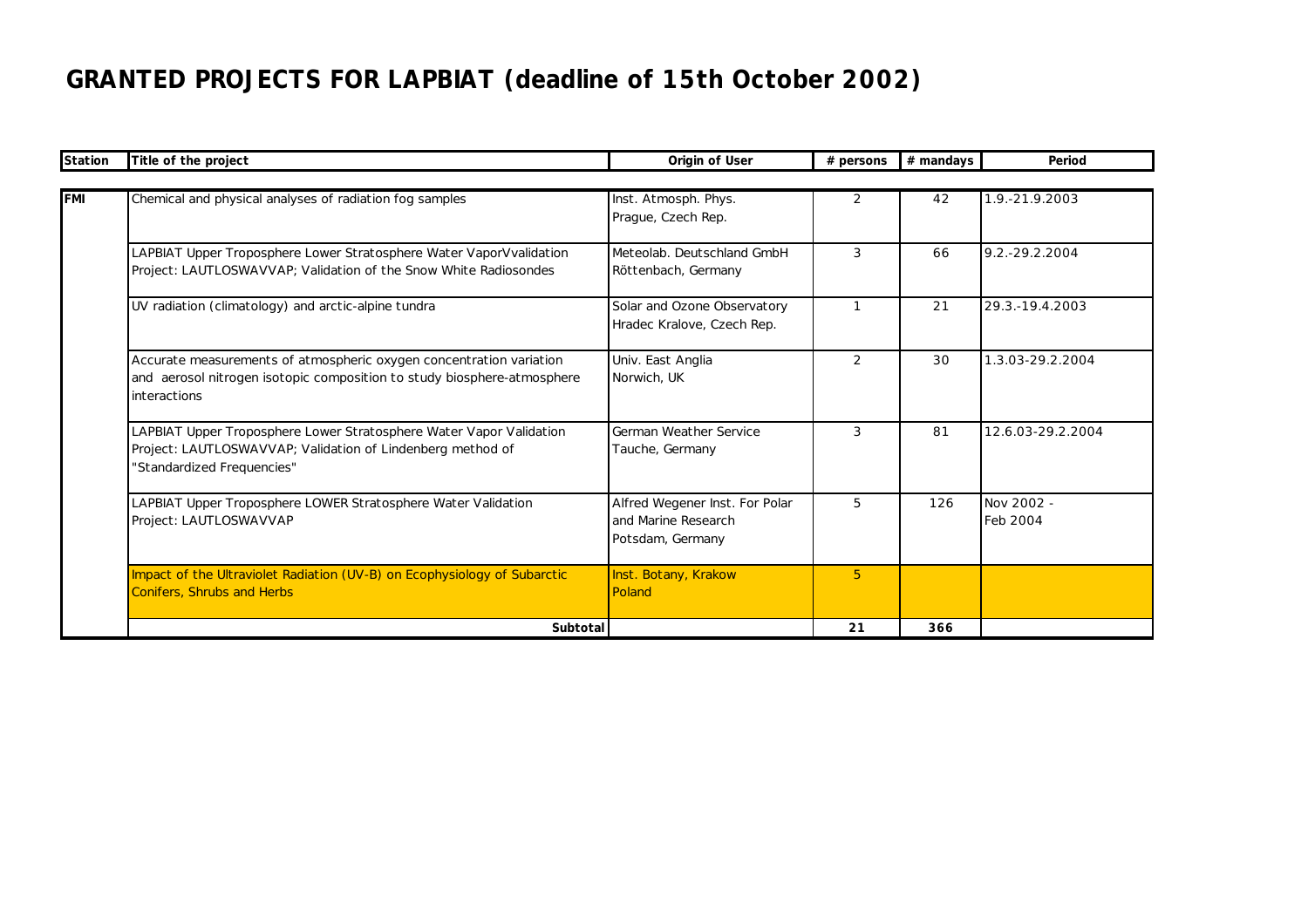| Station | Title of the project                                                                                                                                                | Origin of User                                                               | # persons |     | # mandays Period of the visit                                                    |
|---------|---------------------------------------------------------------------------------------------------------------------------------------------------------------------|------------------------------------------------------------------------------|-----------|-----|----------------------------------------------------------------------------------|
|         |                                                                                                                                                                     |                                                                              |           |     |                                                                                  |
|         | Interactions between snow and vegetation in mountain birch and<br>tundra ecosystems                                                                                 | Univ. Utrecht<br>The Netherlands                                             | -1        | 45  | 1.4.-1.6.2003                                                                    |
|         | Taphonomy of modern Coleoptera and pollen in lacustrine environmen;<br>implications for interpreting fossil insect and pollen assemblages in<br>quaternary deposits | Inst. Mediterraneen d'Ecologie<br>et Paleoecologie<br>Aix Les Milles, France | 2         | 15  | June                                                                             |
|         | Insects on Norway spruce (Picea abies) and Scots pine (Pinus sylvestris) at<br>their distributional limits in Northern and Central Europe                           | Inst. Forest Ecology<br>Sturova, Slovak Rep.                                 | 2         | 175 | 1.6.-31.8.2003                                                                   |
|         | Population structure and adaptative strategy of high-mountain and<br>Arctic bumblebees                                                                              | Univ. Mons-Hainaut<br>Mons, Belgium                                          | 3         | 90  | 15.6.-15.8.2003                                                                  |
|         | Morphological and chemical response on Betula and Vaccinium leaves to<br>short- and long-term nitrogen enrichment                                                   | Univ. Utrecht.<br>The Netherlands                                            | 3         | 115 | 15-31.5./1-15.9.2003<br>15-31.5.2003<br>1.5.-15.6.2003<br>15-22.7/15.8-15.9.2003 |
|         | Roots of bich seedlings and rooting zone conditions in open patches in the<br>forest-alpine tundra ecotone                                                          | Inst. Landscape Ecology,<br>Münster, Germany                                 | 5         | 135 | mid June to<br>mid Sept                                                          |
|         | Sediment transfers and mass budget in the Kidesjoki valley, Finnish Lapland                                                                                         | Univ. Uppsala, Uppsala<br>Sweden                                             | 4         | 165 | 1.5.-30.7.2003                                                                   |
|         | Impact of the Ultraviolet Radiation (UV-B) on Ecophysiology of Subarctic<br><b>Conifers, Shrubs and Herbs</b>                                                       | Inst. Botany, Krakow<br>Poland                                               | 5         |     |                                                                                  |
|         | Subtotal                                                                                                                                                            |                                                                              | 25        | 740 |                                                                                  |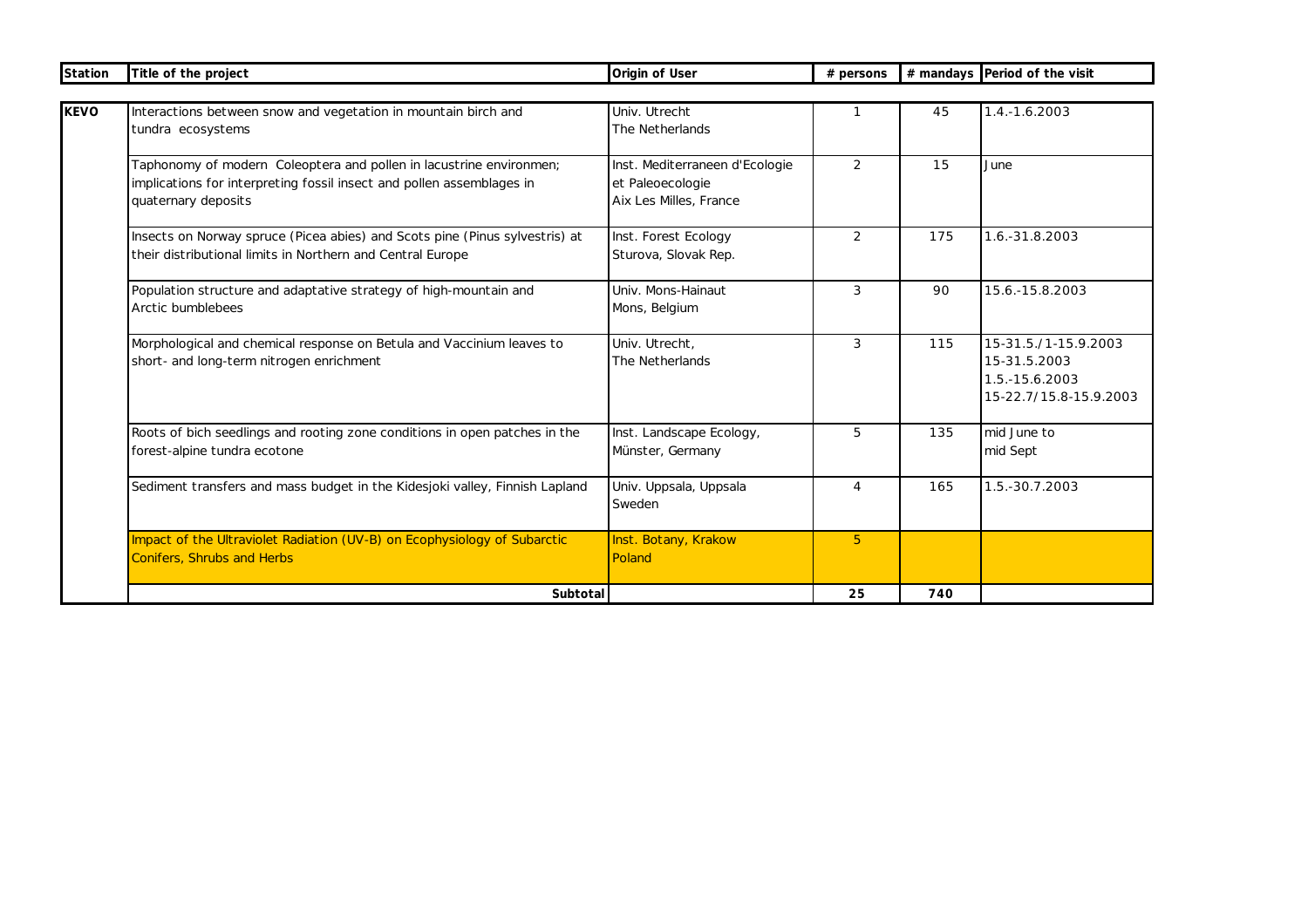| Station    | Title of the project                                                                                                           | Origin of User                                           | $#$ persons    |     | # mandays Period of the visit |
|------------|--------------------------------------------------------------------------------------------------------------------------------|----------------------------------------------------------|----------------|-----|-------------------------------|
|            |                                                                                                                                |                                                          |                |     |                               |
| <b>KIL</b> | Population ecology of subarctic common frogs                                                                                   | Univ. Uppsala, Uppsala<br>Sweden                         | 4              | 50  | 15.5.-30.6.03                 |
|            | Geological controls of vegetation patterns in the Kilpisjärvi-Halti<br>area - revalence to long-time climate change monitoring | Tallinn Tech. Univ.<br>Tallinn, Estonia                  | 4              | 120 | 25.6.-31.7.03                 |
|            | Delayed expression of UV-B-induced damage in the common frog.<br>Rana temporaria L                                             | Centre for Ecology & Hydrology<br>Huntingdon, UK         | $\mathcal{P}$  | 84  | May - July                    |
|            | Morphological and ecological research in nordic herpetofauna of Finland                                                        | Eötvös University<br><b>Hungary</b>                      | 4              |     |                               |
|            | Modern pollen deposition in the boreal coniferous forest zone of the<br>Oulu National Park based on moss polsters studies      | Univ. Maria Curie-Sklodowska<br>in Lublin, Torun, Poland | $\overline{2}$ |     |                               |
|            | Subtotal                                                                                                                       |                                                          | 16             | 254 |                               |

| KOLARI | Impact of the Ultraviolet Radiation (UV-B) on Ecophysiology of Subarctic | Inst. Botany, Krakow | 300 | $120.4 - 20.9.2003$ |
|--------|--------------------------------------------------------------------------|----------------------|-----|---------------------|
|        | <b>Conifers, Shrubs and Herbs</b>                                        | Poland               |     |                     |
|        |                                                                          |                      |     |                     |
|        | Subtotal                                                                 |                      | 300 |                     |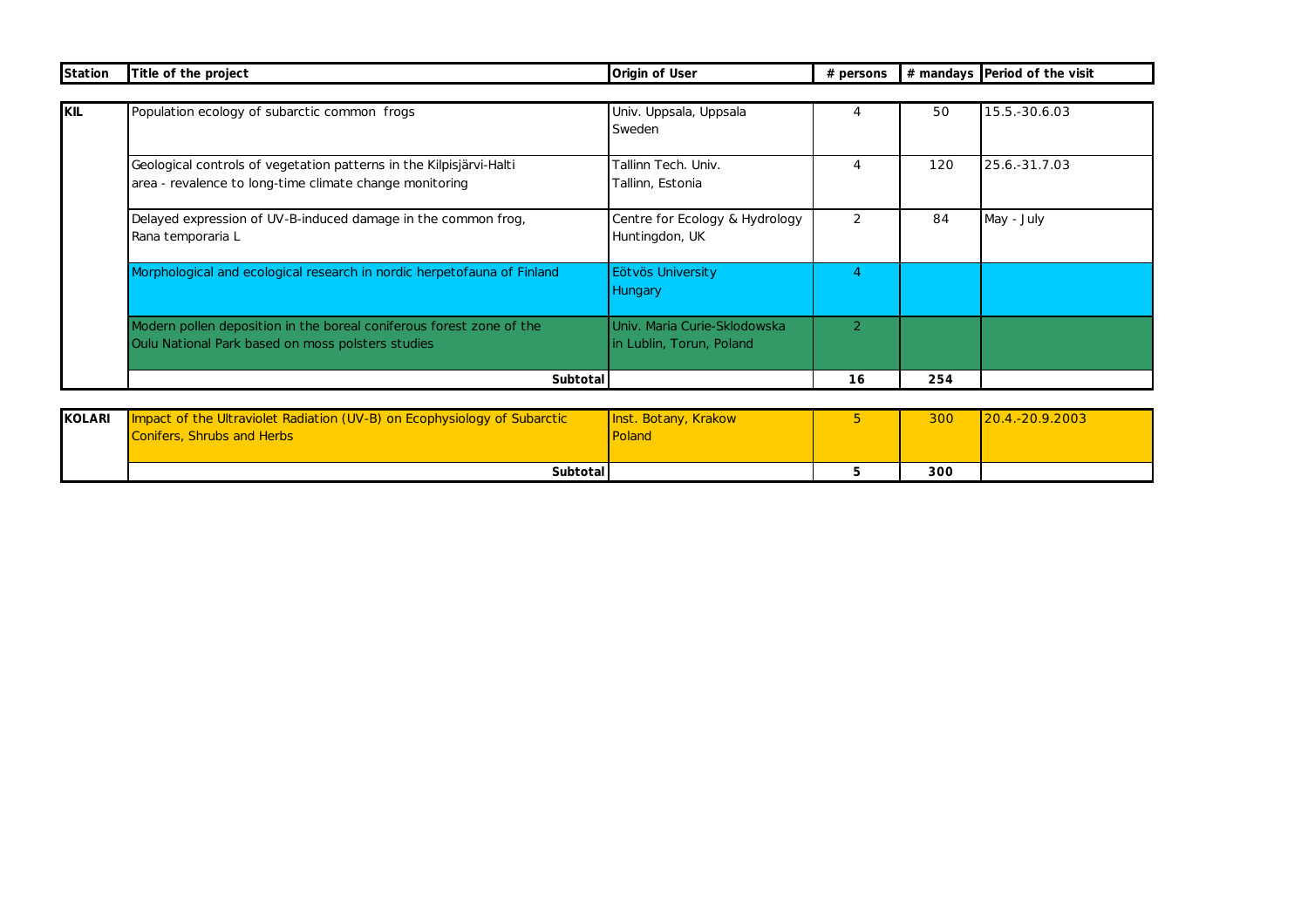| Station | Title of the project                                                                                                               | Origin of User                                           | # persons      |     | # mandays Period of the visit |
|---------|------------------------------------------------------------------------------------------------------------------------------------|----------------------------------------------------------|----------------|-----|-------------------------------|
|         |                                                                                                                                    |                                                          |                |     |                               |
|         | <b>OULANKA</b> Comparative reproduction biology of decreasing plant species                                                        | Estonian Agricultural Univ.<br>Tartu, Estonia            | 4              | 65  | July - Aug                    |
|         | Peatland development and carbon accumulation on tunturis, northern Finland                                                         | Swedish Univ. Agricultural Sci.<br>Umeå, Sweden          |                | 45  | 1.7.-15.8.2003                |
|         | Modern pollen deposition in the boreal coniferous forest zone of the<br>Oulu National Park based on moss polsters studies          | Univ. Maria Curie-Sklodowska<br>in Lublin, Torun, Poland | $\overline{2}$ | 30  | 15.7.-15.9.03                 |
|         | Genetic divergence and quantitative variation in male song and female song<br>preference in a phylogenetic framework in D. montana | Univ. Leeds, Leeds<br><b>UK</b>                          | $\overline{4}$ | 20  | 1.6.-5.6.2003                 |
|         | Streams and riparian zones biocoenosises of Oulanka National Park                                                                  | Univ. Turin, Grugliasko<br>Italy                         | 6              | 165 | <b>July - Sept 2003</b>       |
|         | Morphological and ecological research in nordic herpetofauna of Finland                                                            | Eötvös University<br>Hungary                             | 4              | 113 | 9.6.-8.7.2003                 |
|         | Subtotal                                                                                                                           |                                                          | 21             | 438 |                               |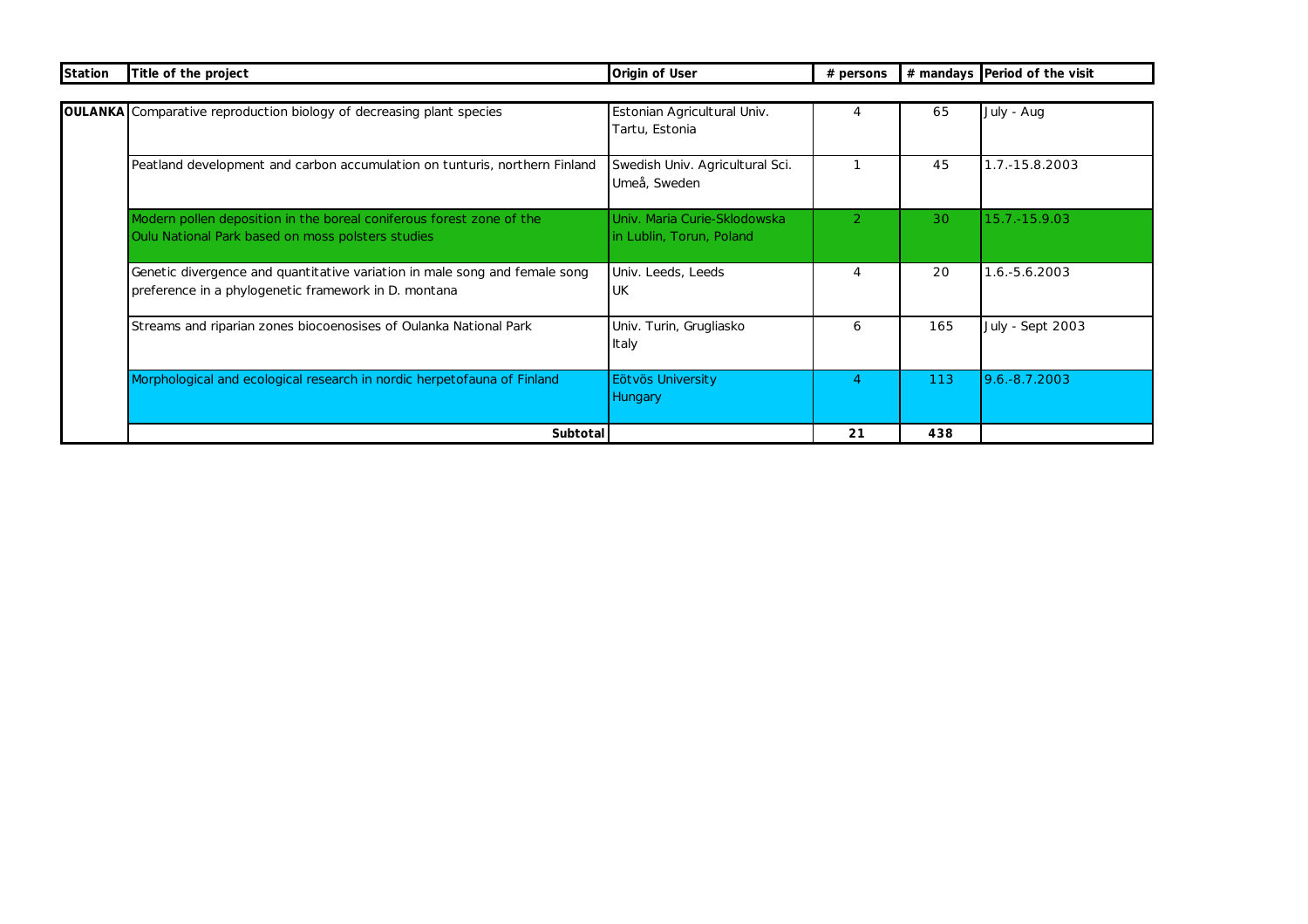| Station | Title of the project                                                          | Origin of User                  | # persons |     | # mandays Period of the visit |
|---------|-------------------------------------------------------------------------------|---------------------------------|-----------|-----|-------------------------------|
|         |                                                                               |                                 |           |     |                               |
| SGO     | Short-term variations of ionospheric F-region, Diurnal variation              | Inst. Atmospheric Physics       |           | 14  | 1.-14.3.2003                  |
|         | of GW activity                                                                | Prague, Czech Rep.              |           |     |                               |
|         | VLF ground observations in Lapland: a tool for advancing non linear           | Inst. Atmospheric Physics       | 5         | 30  | 15.-30.3.2003                 |
|         | space plasma theory                                                           | Prague, Czech Rep.              |           |     |                               |
|         | Electromagnetic ion-cyclotron emissions in the near-Earth space and related   | Univ. Bergen                    | 4         | 60  | 16.-30.3.2003                 |
|         | particle precipitation into the upper atmosphere                              | Norway                          |           |     |                               |
|         | lonosphere nitric oxide and auroral precipitation                             | Danish Space Research Inst.     |           | 60  | Jan - March 2003              |
|         |                                                                               | Denmark                         |           |     |                               |
|         | Investigating the significance of long-term change in the thermosphere due to | <b>British Antarctic Survey</b> | 2         | 20  | $7. - 17.4.03$                |
|         | anthropogenic forcing                                                         | UK                              |           |     |                               |
|         | Investigations of the causes, structure and evolution of the dayside high-    | Univ. Wales                     |           | 60  | 1.12.02-14.2.03               |
|         | latitude trough in ionosperic concentration                                   | UK                              |           |     |                               |
|         | VLF ground observations in Lapland: a tool for advancing non linear space     | Southampton University          | 6         | 60  | 15.-30.3.03                   |
|         | plasma theory                                                                 | <b>UK</b>                       |           |     |                               |
|         | Subtotal                                                                      |                                 | 20        | 304 |                               |